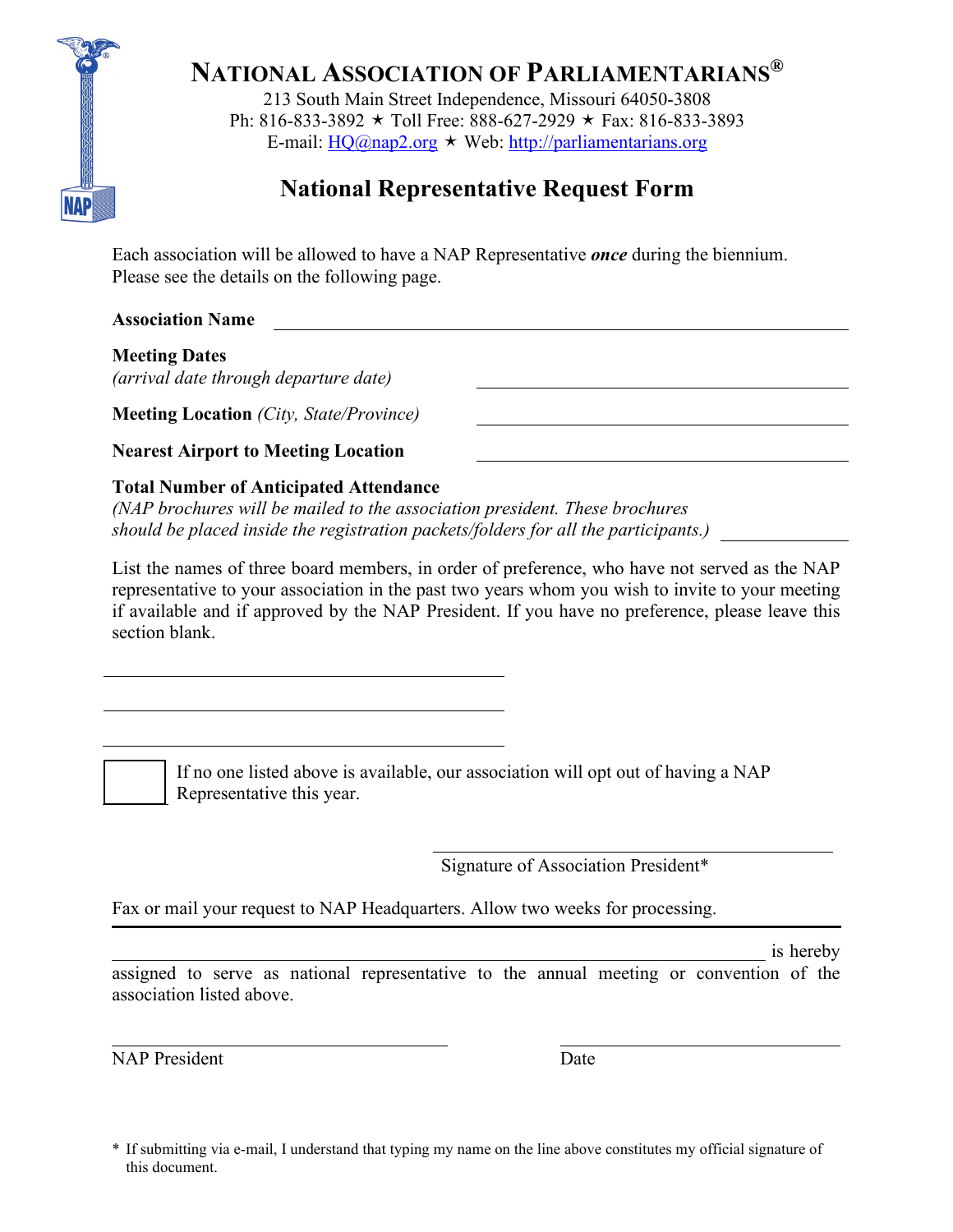Associations will be allowed to have an official NAP Representative at an association meeting only *once* during the biennium, rather than each year. Associations may want to carefully consider their requests. In particular, associations should consider the following:

- If the association will be having a particularly important event (such as a milestone anniversary celebration) during one of the biennium years, and want to have an NAP Representative at that event, request a representative for that year only. This is particularly important if the celebration will be in the second year of the biennium; if the association receives an official representative visit during the first year, they will not receive another during the second year.
- If the association will have a change of officers between the first and second years of the biennium, it is important that the first-year officers and their likely successors work together in planning for an official representative visit to decide on the year in which the official visit will be requested.
- There may be instances in which none of the requested officials are available. In the past, if this happened during the first year of the biennium, the association could accept whoever was sent as a substitute, and then request their preferred choice again the following year. That will no longer be an option, since if they receive an official visit the first year (whether or not by their preferred choice), they will *not* receive one the second year. Associations submitting a request during the first year therefore should list only names of those they really want to have; furthermore, the association may also indicate that if their preferred choice is not available, they do not want an official representative that year. Then during the second year they can try again for their preferred choice(s).
- Associations should be encouraged to let the district director know if they will not be receiving an official NAP Representative visit for a particular year, so the district director may plan your visit to cover that year. Although the district director will not be considered an official NAP Representative during that visit, he/she will provide the same services (such as the NAP Update, workshop presentation, and installation of officers).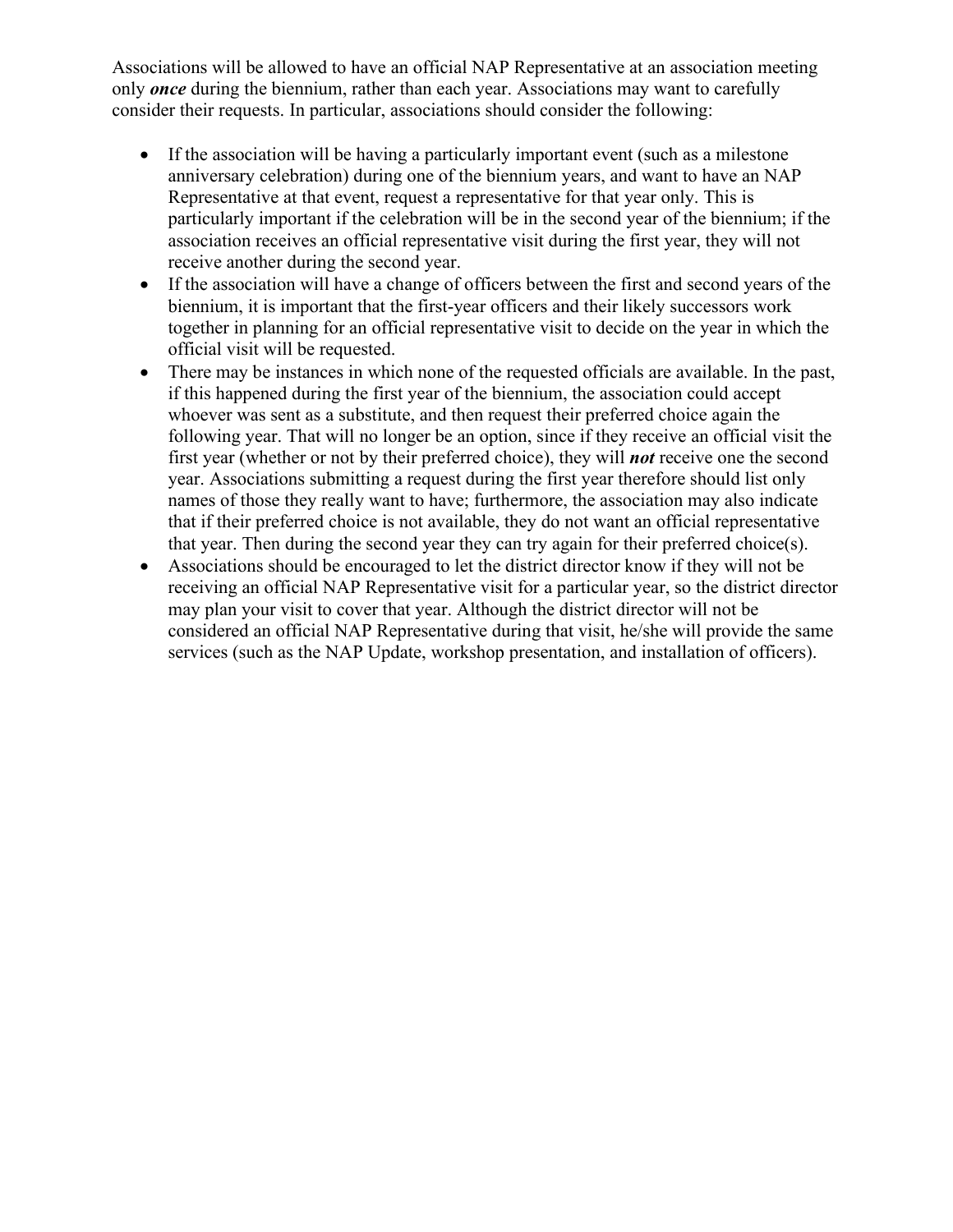## **NATIONAL ASSOCIATION OF PARLIAMENTARIANS® Information Form for National Representative**

This is to be completed by the contact person in the association or district and sent directly to the National Representative as soon as possible. Please send copy of your program, agenda, call to convention, bylaws, and/or other information to help the representative prepare for the event. Most of this material may be covered in a telephone conversation.

Send to assigned National Representative

| Name of State Association/District                                                                                                                      |  |
|---------------------------------------------------------------------------------------------------------------------------------------------------------|--|
| <b>Contact Person</b>                                                                                                                                   |  |
| Address                                                                                                                                                 |  |
| City, State/Province, Zip Code                                                                                                                          |  |
| Home Phone                                                                                                                                              |  |
| Mobile Phone                                                                                                                                            |  |
| E-mail Address                                                                                                                                          |  |
| Web site                                                                                                                                                |  |
| <b>MEETING INFORMATION</b>                                                                                                                              |  |
| Meeting $Date(s)$                                                                                                                                       |  |
| Nearest Airport<br><u> 1980 - Johann Barn, mars ann an t-Amhain Aonaich an t-Aonaich an t-Aonaich ann an t-Aonaich ann an t-Aonaich</u>                 |  |
| <b>Meeting Facility</b>                                                                                                                                 |  |
| Address                                                                                                                                                 |  |
| City, State/Province, Zip Code                                                                                                                          |  |
| Phone                                                                                                                                                   |  |
| Approximate number of attendees<br><u> 1989 - Johann Stein, mars an deutscher Stein und der Stein und der Stein und der Stein und der Stein und der</u> |  |
| <b>HOTEL WHERE NAP REPRESENTATIVE WILL BE STAYING</b><br>(If different from meeting facility)                                                           |  |
| Hotel                                                                                                                                                   |  |
| Address                                                                                                                                                 |  |
| City, State/Province, Zip Code                                                                                                                          |  |
| Phone                                                                                                                                                   |  |